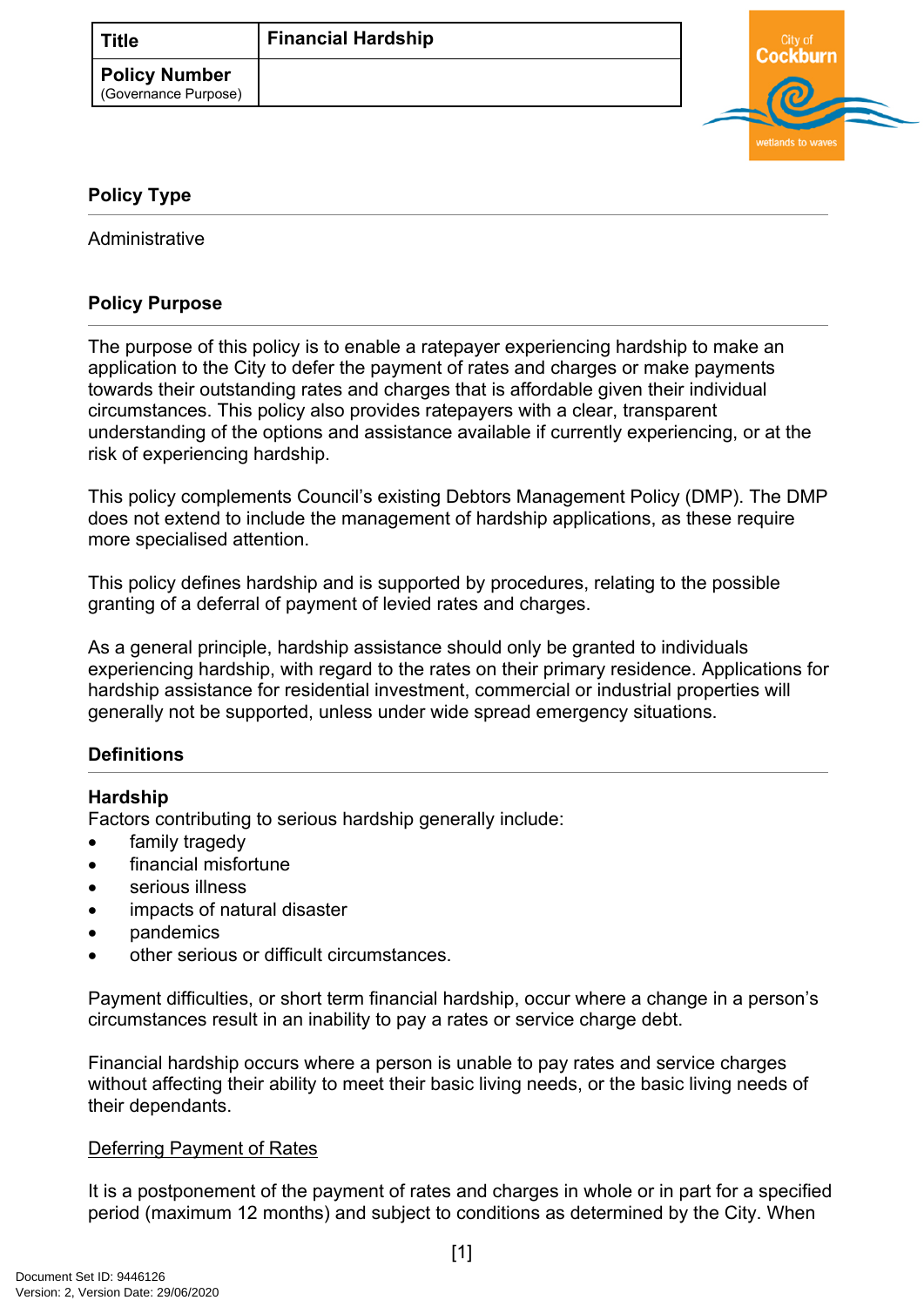

the payment of rates are deferred, payment is not required until the agreed date as approved by the City, the ratepayer becomes deceased, the property is sold or there is a change in ratepayer. Deferred rates are a charge on the property.

### **[Policy Statement](#page-1-0)**

<span id="page-1-0"></span>(1) Objectives

This Policy is intended to ensure that we offer fair, equitable, consistent and dignified support to ratepayers suffering hardship, while treating all members of the community with respect and understanding at difficult times.

The key objectives of this policy are to:

- 1. provide a mechanism that enables ratepayers to feel comfortable in approaching the City about outstanding debts;
- 2. reduce the number of vulnerable people being summonsed for unpaid rates and charges by the City;
- 3. provide a policy that encourages a consistent and proactive approach in identifying and assisting ratepayers who may be experiencing difficulty paying their rates due to personal or financial hardship, before the debt is referred to the undertaking of legal proceedings;
- 4. encourage people experiencing financial hardship, to access financial counselling support services earlier;
- 5. enable more appropriate ways for the City to seek payment of rates arrears other than through the legal means;
- 6. reduce court proceedings and associated court and legal costs being added to a ratepayers rate account;
- (2) Deferring the Payment of Rates and Charges

Ratepayers may have rates and charges or part thereof, deferred (although rates and charges will continue to be levied), subject to compliance with the following conditions:

The ratepayer must be experiencing undue and unavoidable hardship; and

- 1. the property is the ratepayer's principal place of residence;
- 2. the ratepayer is either a pensioner or senior who is eligible to claim a rate rebate however unable to defer their rates under the *Rates and Charges (Rebates and Deferments) Act 1992*, or is unemployed for a minimum period of three months; or
- 3. the ratepayer is able to evidence severe financial hardship as certified by an assessment carried out by a City nominated/approved Financial Counselling Service or the ratepayer's accountant, auditor or bank manager;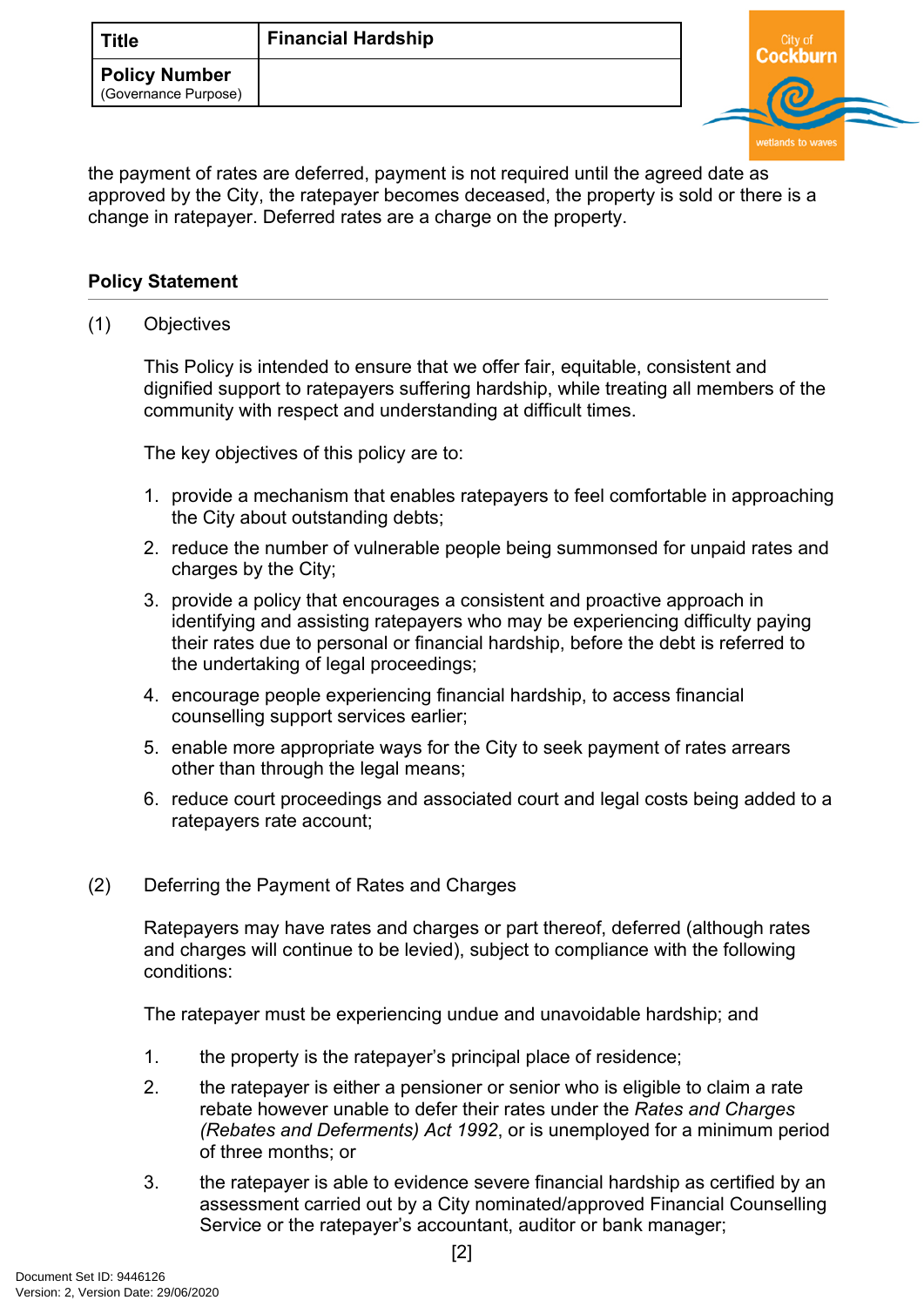

- 4. the ratepayer is able to provide other substantive evidence of the hardship they are enduring such as a letter from a doctor;
- 5. an application is submitted to the City by the ratepayer or the ratepayer's representative providing evidence of such circumstances referred to in a) to d) above, with a written commitment from the ratepayer to an agreed timeframe in which the deferred rates will be paid.

Applications for rate and charges deferral for ratepayers will be approved by the Rates and Revenue Manager.

In the case of a deferral, if approved, the balance of rates owing will be deferred for a maximum period of 12 months. On or before the expiry of the approved deferral period, a review will be carried out with the ratepayer to determine the ratepayer's circumstances. Ratepayers will be required to re-submit an application after the expiry of the agreed deferral timeframe to qualify to enter into a payment arrangement that is affordable given their individual circumstances.

In all applications for rates and charges deferrals, the applicant will still be encouraged to continue to pay the portion of rates and charges that is affordable given their individual circumstances. This will be mutually agreed on a case-by-case basis.

Deferral arrangements still attract penalty interest on outstanding balances (eligible Pensioners/Seniors excluded).

Legal action may commence without further notice if the deferral agreement is not complied with.

# (3) Deferring the Payment of Rates and Charges - Emergency Situations

In the case of an emergency situation such as a pandemic or natural disaster which causes hardship to a significant section of the community, the deferral of rates and charges is accessible to all ratepayers experiencing financial hardship regardless of their status, be they a property owner, tenant, business owner etc.

Ratepayers are encouraged to provide written information about their individual circumstances that may be relevant for assessment. This may include demonstrating a capacity to make some payment and where possible, entering into a payment arrangement. All circumstances will be considered applying the principles of fairness, integrity and confidentiality whilst complying with statutory responsibilities.

Ratepayers affected by emergency situations are not required to provide written evidence by an approved Financial Counselling Service or the ratepayer's accountant, auditor or bank manager.

Payment deferrals for ratepayers in this category will initially be provided with the ability to defer the payment of rates for a maximum of 3 months. The City reserves the right to extend the timeframe for deferral depending on the situation.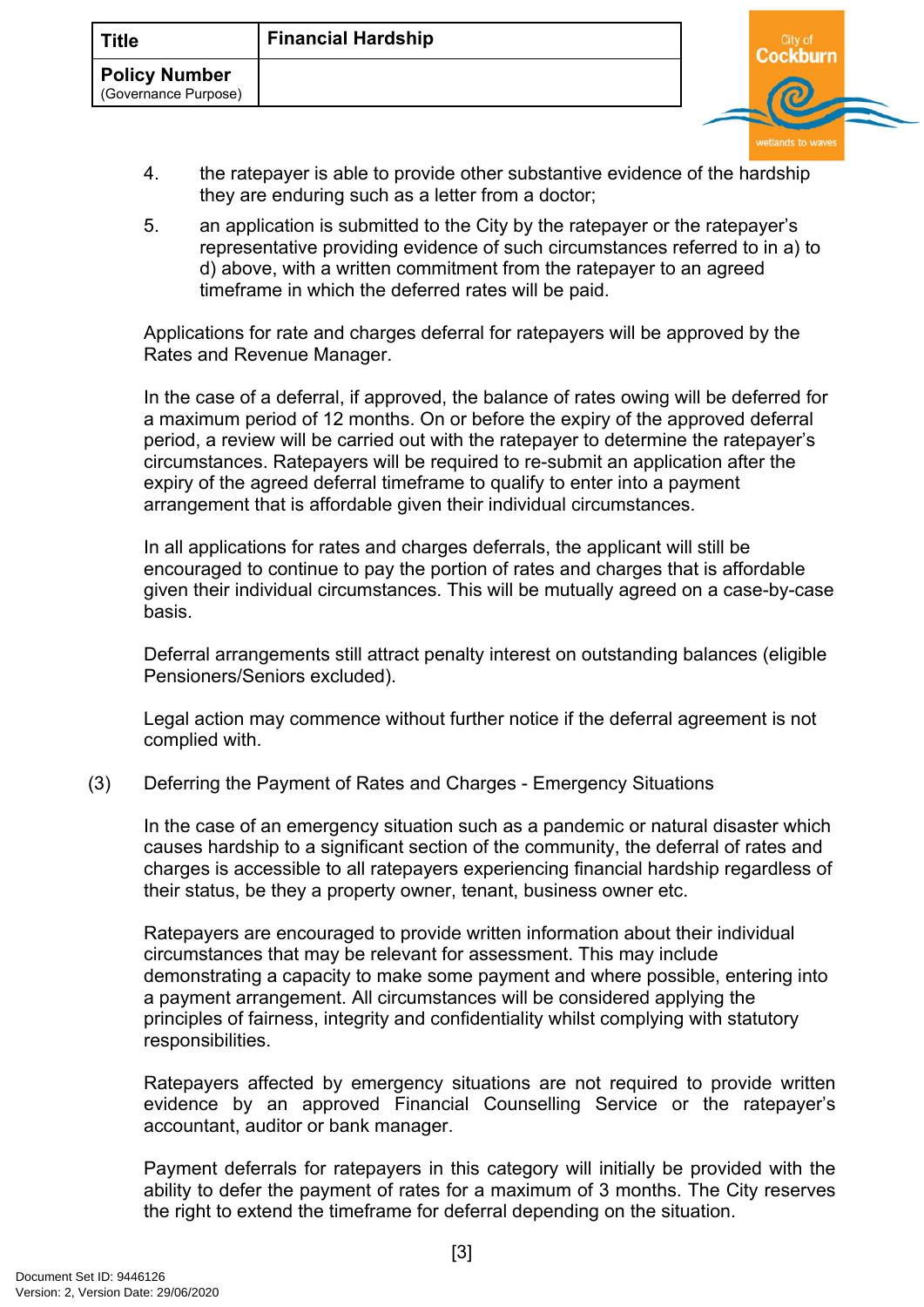

Deferral arrangements will still attract penalty interest on outstanding balances unless a decision to waive interest is made by Council.

#### (4) Rates and Charges Payment Arrangements

Any ratepayer who does not qualify for either a rates and charges deferral may still apply to pay outstanding rates and charges by way of a payment arrangement.

Payment arrangements will still attract penalty interest on outstanding balances but allow ratepayers additional time to make payments without any legal action being undertaken by the City to recover rates and charges should the payment arrangement be adhered to.

Ratepayers who have been approved to pay outstanding rates and charges via a payment arrangement are required to settle their rate account in full by 30 June. Extension beyond this date may be considered, however, documented evidence of financial hardship is required.

Payment arrangements facilitated in accordance with Section 6.49 of the *Local Government Act 1995* are of an agreed frequency and amount. These arrangements will consider the following:

- That a ratepayer has made genuine effort to meet rate and service charge obligations in the past;
- The payment arrangement will establish a known end date that is realistic and achievable;
- The ratepayer will be responsible for informing the City of Cockburn of any change in circumstance that jeopardises the agreed payment schedule.

Legal action may commence without further notice if the payment arrangement is not complied with.

All requests for payment arrangements must be submitted to the City in writing.

Where property ownership changes all overdue rates and charges must be fully paid at settlement date. Payment arrangements and deferral agreements are not transferable.

(5) Centrepay

The City also enables payment arrangements for Centrelink clients via Centrepay, a service provided by Centrelink (Department of Human Services) to facilitate automatic deduction of bills and charges from their Centrelink payments. Anyone on Centrelink can apply to have a designated amount of their Centrelink payment directed to the City. This facility is free to the Centrelink customer (there is a small charge to the City for each transaction).